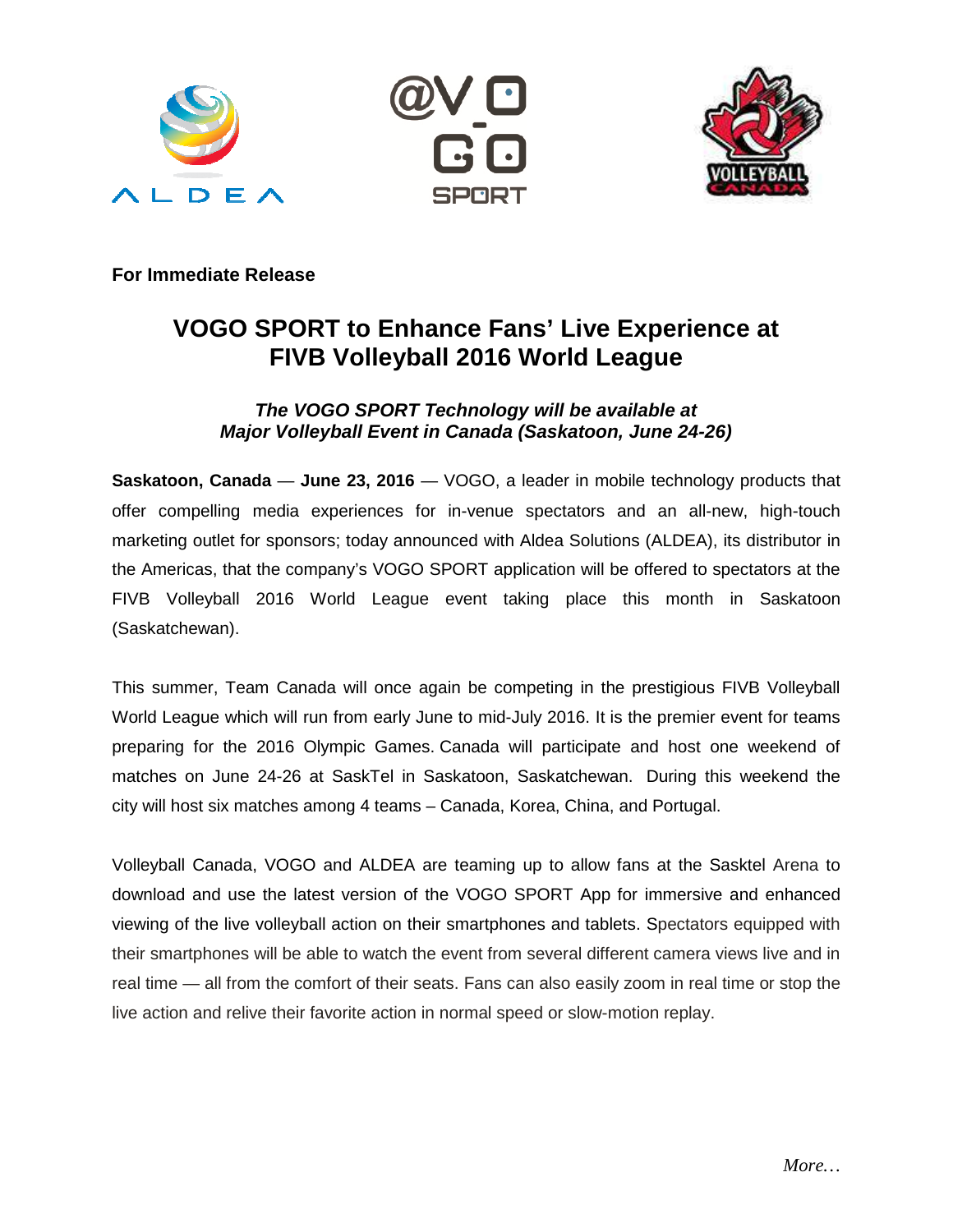"We are looking very much forward to making the VOGO app available to Canadian Volleyball fans in Saskatoon," said Alan Ahac, Volleyball Canada Director of International Events. "We are always looking for ways to enhance the fan experience, and VOGO is a good fit."

Daniel Dedisse, technical director and co-founder of VOGO remarked: "We are delighted to cover the FIVB Volleyball World League, one of the most important competitions in the discipline of Volleyball".

Lionel Bentolila, CEO of ALDEA also commented: "This is the first time VOGO SPORT is available for a live event in the Americas. We are very proud to bring this leading-edge technology in our markets and to add it to our portfolio of services for sports events".

VOGO SPORT can be downloaded on Android and iOS platforms. More information about VOGO can be found at www.vogosport.com.

# # #

# **About Volleyball Canada**

Volleyball Canada is the National Sport Organization for volleyball, and has approximately 64,000 registered participants. Volleyball Canada fosters the growth and development of the sport in Canada, and oversees the national programs for indoor, beach and sitting volleyball. For more information, see www.volleyball.ca

\_\_\_\_\_\_\_\_\_\_\_\_\_\_\_\_\_\_\_\_\_\_\_\_\_\_\_\_\_\_\_\_\_\_\_\_\_\_\_\_\_\_\_\_\_\_\_\_\_\_\_\_\_\_\_\_\_\_\_\_\_\_\_\_\_\_\_\_\_\_\_\_\_\_\_\_

## **Volleyball Canada Contact:**

Jackie Skender E-mail: jskender@volleyball.ca Phone: +1 613 794 7676

## **About VOGO**

VOGO is a leader in mobile technology products that offer a compelling media experience for in-venue spectators and an all-new, high-touch marketing outlet for sponsors. The company's VOGO SPORT is an application for mobile devices that enables immersive and enhanced viewing of live stadium sports and other arena events. With VOGO SPORT on their smartphones or tablets, spectators can watch the action live and in real time from several different camera views, and from the comfort of their seats. VOGO SPORT is a game-changer for sponsors, offering a powerful new outlet for in-venue advertising and promotions. In addition, venue owners can outfit VOGO SPORT in any stadium or sports venue without a significant outlay in IT infrastructure. Since the launch of VOGO SPORT in 2014, VOGO has covered many high-profile and international championships in partnership with broadcasters, event management companies, and sports associations and teams. For more information, follow VOGO at www.vogosport.com.